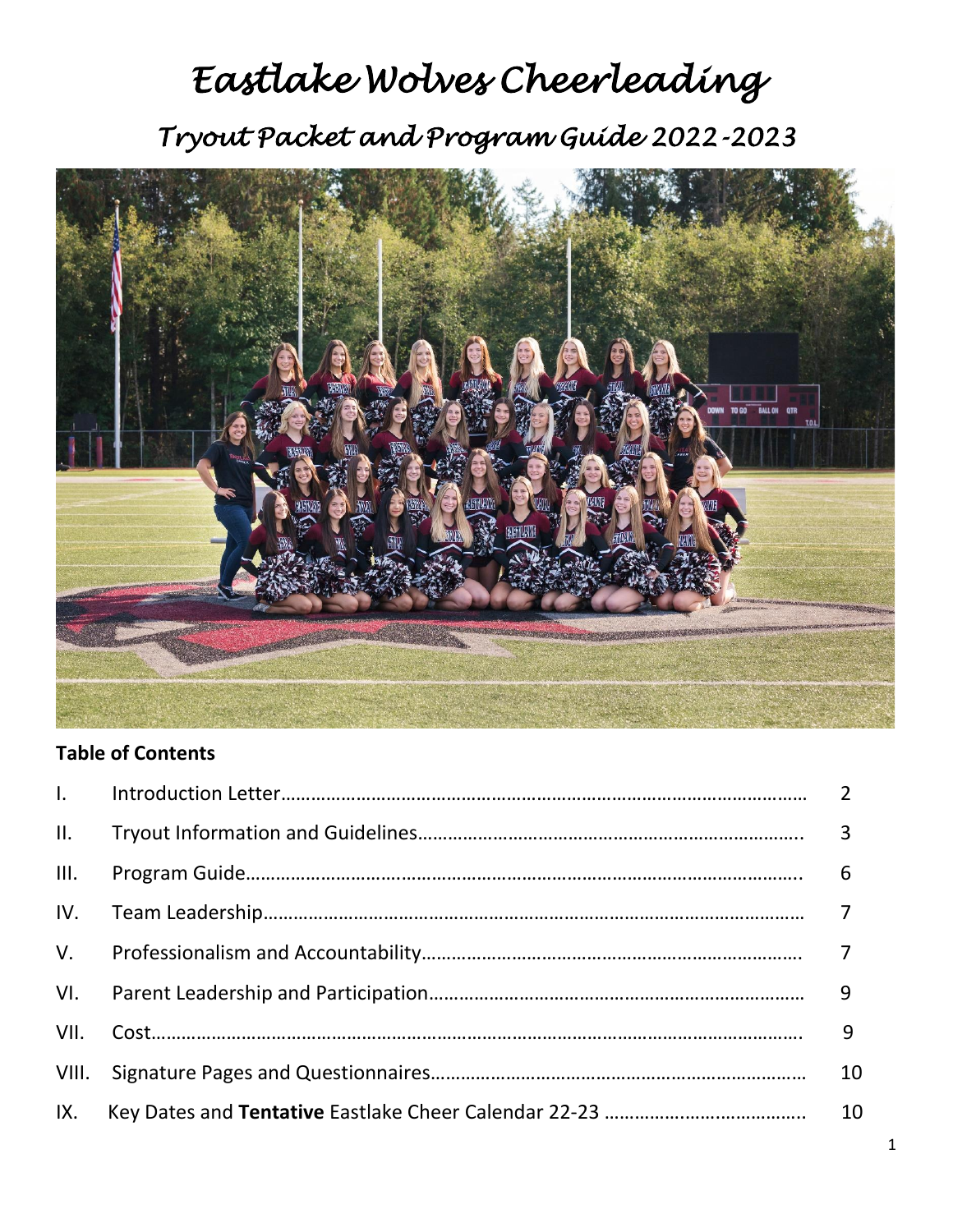Dear Students and Parents,

Thank you for considering the EHS Cheerleading Program. High school athletics and activities can enhance the academic experience and allow individuals to further enhance their skills, challenge themselves mentally and physically, develop leadership abilities, and foster life-long friendships.

The EHS Cheer Program exists to support school athletics and to accomplish the programs own athletic and competitive goals. This can make a cheerleader's life very busy as the student will have mandatory commitments for camp, practice, games, and competitions. Individuals trying out should seriously consider their academic load other sports or activities, jobs or volunteer work, and family and religious commitments. Even one person missing from a cheer activity can jeopardizes the team's success for the day. However, while the commitment level is demanding at times, cheerleaders feel a sense of pride and unity cheering for their school and are always amazed to see their skill level improvement by the end of their competition season.

This will be my eighth year coaching high school cheerleading, and fifth year coaching here at Eastlake, and I am excited and ready to continue the journey. In addition to my coaching experience, growing up I participated in all- star cheerleading for 10 years, competing at the World Cheerleading Championships, cheered for my high school on the sidelines and at in- state and national competitions, and finished my cheerleading career as a member of the Boise State University Broncos All- Girl Cheer team. Our Eastlake program also has an outstanding assistant coach who has been with us for the past two seasons and is looking forward to a third. Coach Fleet greatly contributes to the program pulling from many years of her own competitive high school cheerleading experience. We will also continue to utilize the outstanding talents of the industry leaders for all our camp and choreography needs.

Every year leads to stronger performances, better sideline incorporations, and greater work in the community. Additionally, I want all athletes to feel recognized and supported by the program. Finally, competitions will be a place where we can exhibit our skills and work towards a 2023 Washington Interscholastic Athletic Association (WIAA) State Cheerleading Championship Title.

Being a part of the cheerleading team can be some of the best memories and times of your life. I wish all of you the best at tryouts; enjoy the experience and GOOD LUCK TO YOU!

Go Wolves!

Casey Sullivan (Sully) Eastlake Cheerleading Head Coach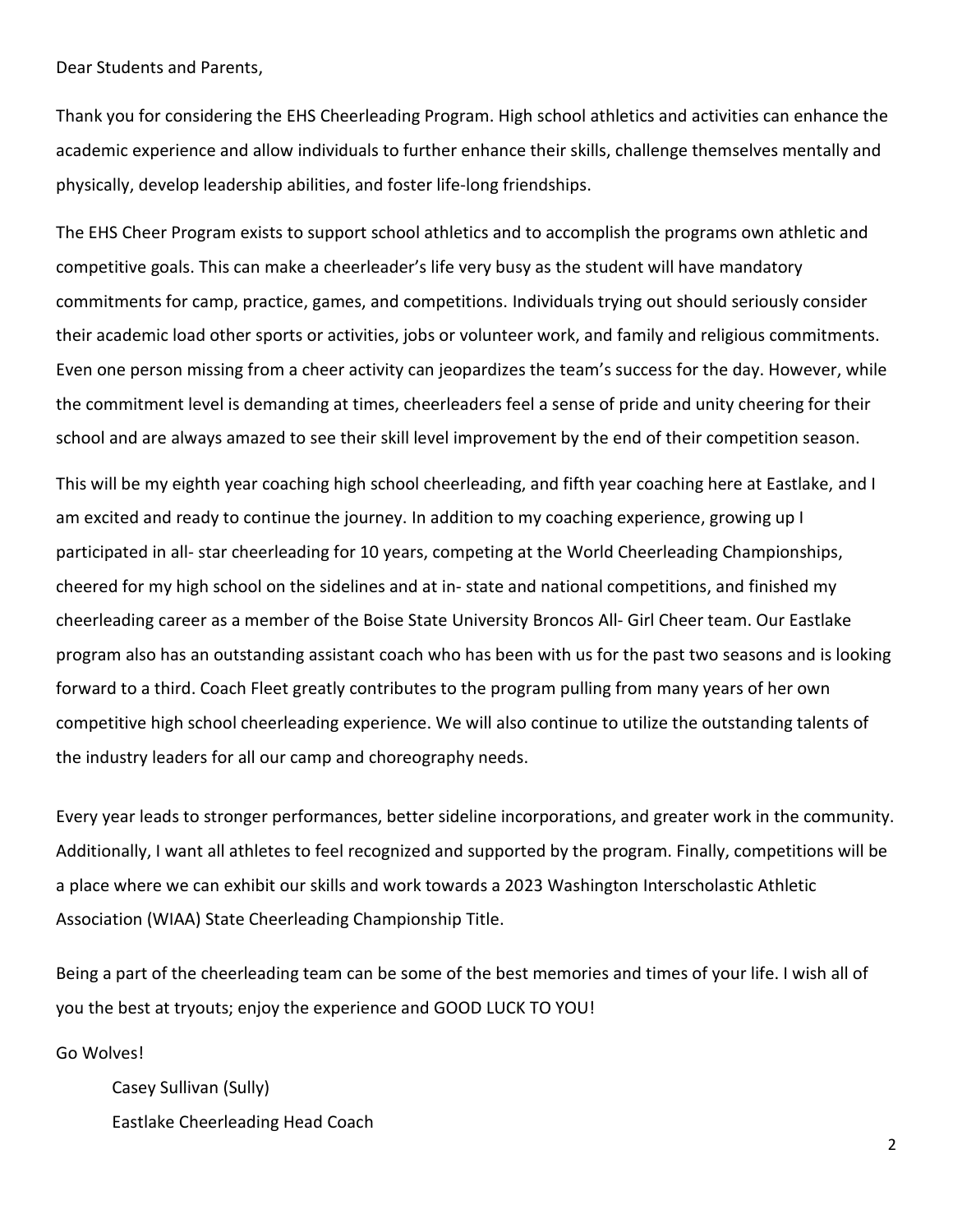## **2022-2023 Tryout Information**

Thank you for your interest in the Eastlake Cheer Team. We accept students of all levels of cheer ability. We know tryouts are a stressful process, and we really appreciate students who choose to participate.

## **Documents required for the first day of tryouts (Due: Friday, April 22nd at 11:59 pm):**

- 1. Student Questionnaire and Signature Page [\(LINKED HERE\)](https://forms.office.com/r/6T2AQm3MxB)
- 2. Parent/ Guardian Signature Page [\(LINKED HERE\)](https://forms.office.com/r/xHYJ2a6Y7N)
- 3. Completed physical and paperwork throug[h FinalForms](https://nam02.safelinks.protection.outlook.com/?url=https%3A%2F%2Flakewashington-wa.finalforms.com%2F&data=04%7C01%7Ccasullivan%40lwsd.org%7Ca95aa75cf233413e8aad08da08f61c32%7C1fd4673fdf9646218638a1d88c4c85d7%7C0%7C0%7C637832150387527547%7CUnknown%7CTWFpbGZsb3d8eyJWIjoiMC4wLjAwMDAiLCJQIjoiV2luMzIiLCJBTiI6Ik1haWwiLCJXVCI6Mn0%3D%7C3000&sdata=A6TIG%2BEhcBHPEXE1EKpyo6Thn%2BtIVmNhJP5c8naNcUA%3D&reserved=0) **by Friday, April 22nd at 11:59pm**

To Register for Eastlake Cheer tryouts:

- If your student is a **current 8th grader** a parent will register them in [FinalForms](https://nam02.safelinks.protection.outlook.com/?url=https%3A%2F%2Flakewashington-wa.finalforms.com%2F&data=04%7C01%7Ccasullivan%40lwsd.org%7C14fd3680065f403a6f6e08da13644562%7C1fd4673fdf9646218638a1d88c4c85d7%7C0%7C0%7C637843618619313880%7CUnknown%7CTWFpbGZsb3d8eyJWIjoiMC4wLjAwMDAiLCJQIjoiV2luMzIiLCJBTiI6Ik1haWwiLCJXVCI6Mn0%3D%7C3000&sdata=evJo6pU39geZnwny%2BaSCJaRBA1i5tSQ3bjuEa2leLM8%3D&reserved=0) (select EHS Coed Cheerleading '22 – '23 Tryouts "Hosted at Eastlake HS") and parent will complete all required forms. The student will also need to electronically sign, they will login to their LWSD email, open the email from FinalForms and follow the directions to electronically sign. A current physical must be on file to participate in tryouts. The physical must be uploaded in FinalForms or be currently on file with the student's middle school. Current 8th graders do **not** pay the Eastlake ASB fee when they are trying out. If they make the team, they will then pay for ASB in August during Back to Business time.
- If your student is a **current 9th – 11th grader** a parent will register them in [FinalForms](https://nam02.safelinks.protection.outlook.com/?url=https%3A%2F%2Flakewashington-wa.finalforms.com%2F&data=04%7C01%7Ccasullivan%40lwsd.org%7Ca95aa75cf233413e8aad08da08f61c32%7C1fd4673fdf9646218638a1d88c4c85d7%7C0%7C0%7C637832150387527547%7CUnknown%7CTWFpbGZsb3d8eyJWIjoiMC4wLjAwMDAiLCJQIjoiV2luMzIiLCJBTiI6Ik1haWwiLCJXVCI6Mn0%3D%7C3000&sdata=A6TIG%2BEhcBHPEXE1EKpyo6Thn%2BtIVmNhJP5c8naNcUA%3D&reserved=0) (select EHS Coed Cheerleading '22 – '23 Tryouts) and parent will complete all required forms. The student will also need to electronically sign, they will login to their LWSD email, open the email from FinalForms and follow the directions to electronically sign. A current physical must be on file in the Eastlake Athletics office to participate in tryouts.
- LWSD physical and medical eligibility form can be found [here.](https://nam02.safelinks.protection.outlook.com/?url=https%3A%2F%2Fehs.lwsd.org%2Ffs%2Fresource-manager%2Fview%2Fdfe6b1bd-7d70-4011-813a-5de77b9fcba5&data=04%7C01%7Ccasullivan%40lwsd.org%7Ca95aa75cf233413e8aad08da08f61c32%7C1fd4673fdf9646218638a1d88c4c85d7%7C0%7C0%7C637832150387527547%7CUnknown%7CTWFpbGZsb3d8eyJWIjoiMC4wLjAwMDAiLCJQIjoiV2luMzIiLCJBTiI6Ik1haWwiLCJXVCI6Mn0%3D%7C3000&sdata=hpFJUhUEzKMQqbhEAGeiAMz8tTafXPte9DzZ3%2F%2FYs7Q%3D&reserved=0) This form must be completed by a physician, signed, dated and stamped with clinic office information.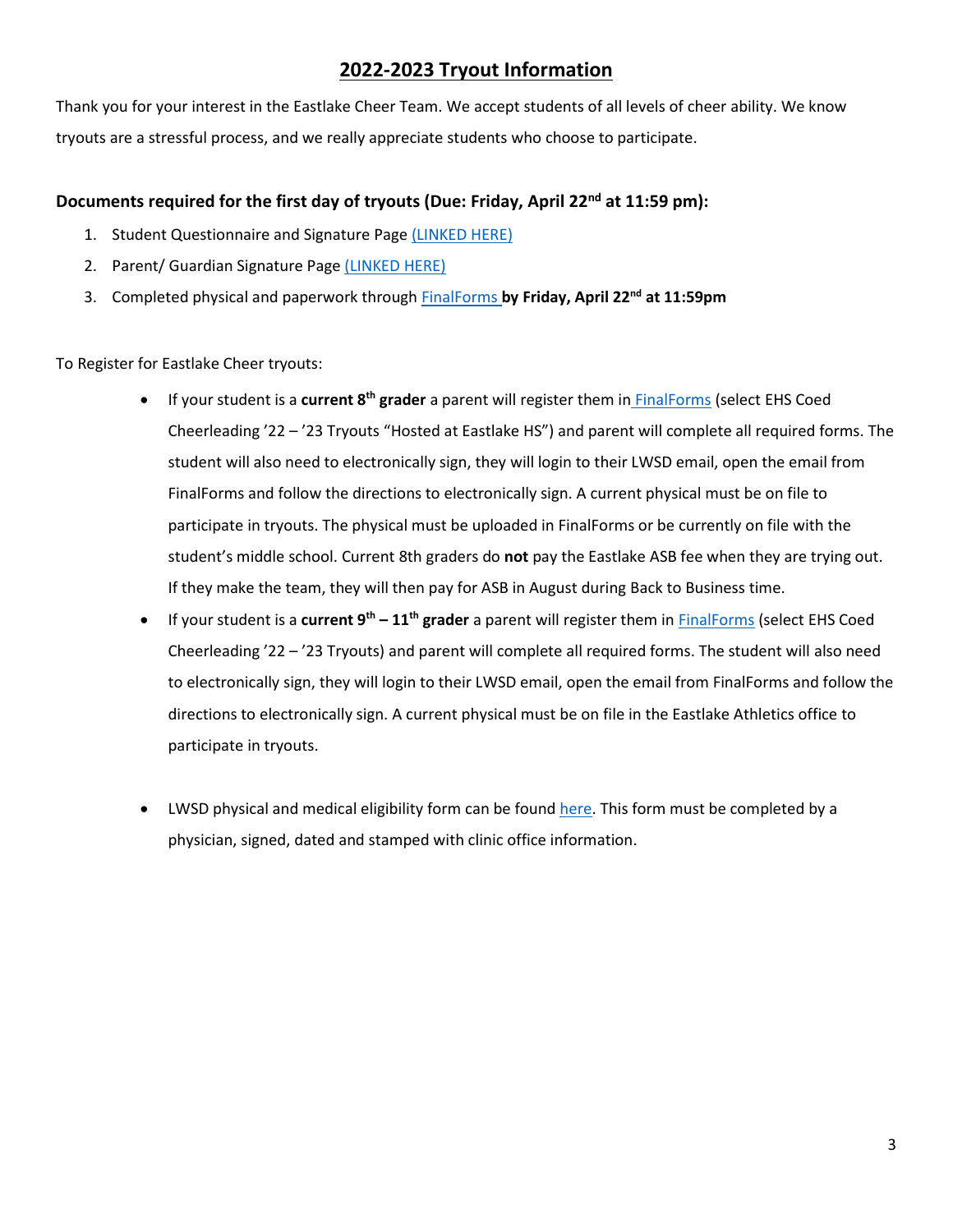## **Tryout Eligibility**

- $\circ$  You may be an eighth grader, freshmen, sophomore, or junior in order to try out for the Eastlake Cheerleading Team.
- $\circ$  You must be in good physical health. A current physical must be on file to try-out.
- o You must have satisfactory school attendance.
- **Attendance** 
	- o You must be fully dressed, inside of the gym and ready to go at 4:20 p.m. Monday- Thursday for practices and at your assigned session's start time on Saturday for the official tryout.
	- $\circ$  It is extremely important to be on time. There are only four pre-tryout practices so you will be learning a lot in a short amount of time. Your punctuality will reflect your desire to commit to this activity.
	- $\circ$  If you must be late or miss a tryout practice, pre-arrange it with the head coach [\(CaSullivan@lwsd.org\)](mailto:CaSullivan@lwsd.org). You will still be responsible for learning the material on your own.
- Clothes and Attitude
	- o Wear athletic clothes and athletic shoes for tryout week. **No previous Eastlake Cheer clothing will be permitted.**
	- o Hair needs to be pulled up and off your shoulders for practices and tryouts (WIAA rules).
	- o Only water will be allowed at the practices and tryouts. **No food or gum**.
	- o Absolutely **no jewelry** (WIAA rules).
	- o Please be respectful to others and have a positive attitude.
	- o Failure to follow these rules can make you ineligible to tryout.
- **Tryout Process** 
	- o Practices and the evaluated tryout will be in a closed gym. You will tryout only in front of the judges. It will not be in front of the student body. No parents or friends will be allowed to watch pre-tryout practices or tryouts.
	- o Pre- Tryout Practice Schedule (Monday- Thursday)
		- Monday, Tuesday, Wednesday:
			- Participants will learn cheer motions, kicks, jumps, cheers, a short dance, and the Eastlake fight song.
			- Participants who want to add tumbling to their score will have the opportunity to tumble on the football field one of the days (weather dependent). Tumbling is **not** required but an additional score.
		- Thursday: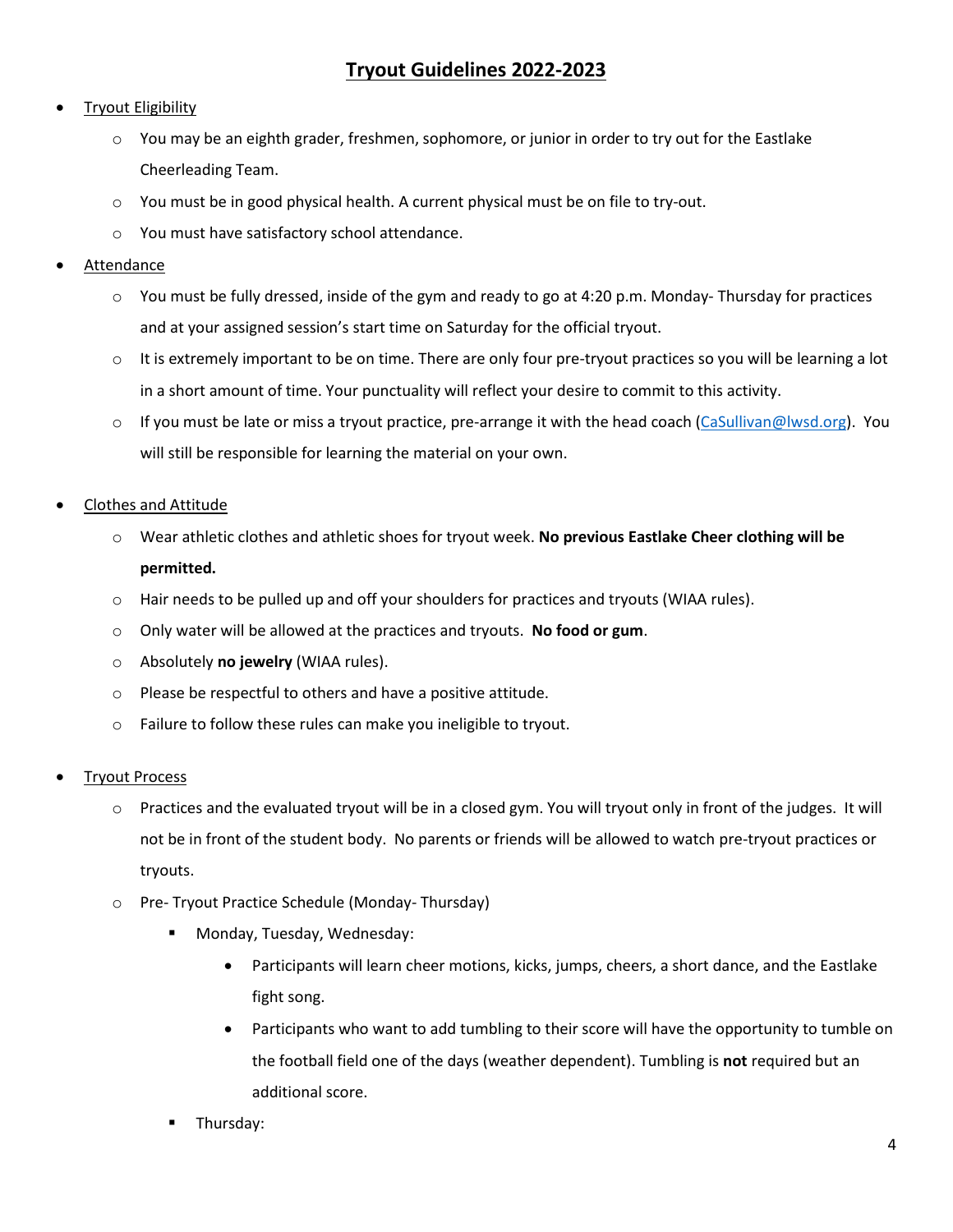- Participants will have the opportunity to review material and ask questions about the evaluated tryout.
- **■** During the week of pre-tryout practices, cheerleaders will be interviewed one at a time by the coaching staff. This will allow the cheerleader to express their interest in joining the Eastlake Cheer team and to ensure they understand the team's commitment level.
	- Interview times slots will be assigned in advance and may be scheduled before and after practice times.
	- Senior interviews will be held on Friday starting at 2:30.
- o Components of the Evaluated Tryout (Saturday):
	- On Saturday, April 30<sup>th</sup>, you will tryout with one partner and will wear a number. Your tryout partner will be assigned by the coaching staff.
	- Rally on and off!
	- Perform Jumps
		- Jump #1: Toe Touch
		- Jump #2: Jump of Choice (Right Hurdler, Left Hurdler, or Pike)
	- **•** Perform the material you learn at the tryout practices. This includes the cheers, the dance, and the Eastlake Fight Song.
	- You will be evaluated during tryouts on the following cheerleading skills: Cheer, Dance, Jumps, and Tumbling.
- o Each candidate's score will be calculated and averaged. The coaching staff has the final say on which candidates are chosen. The number of students chosen for each squad will be determined by the coaching staff.
- o You will find out if you were selected for the Eastlake Cheer team on Sunday following the try-out by 10:00am via email.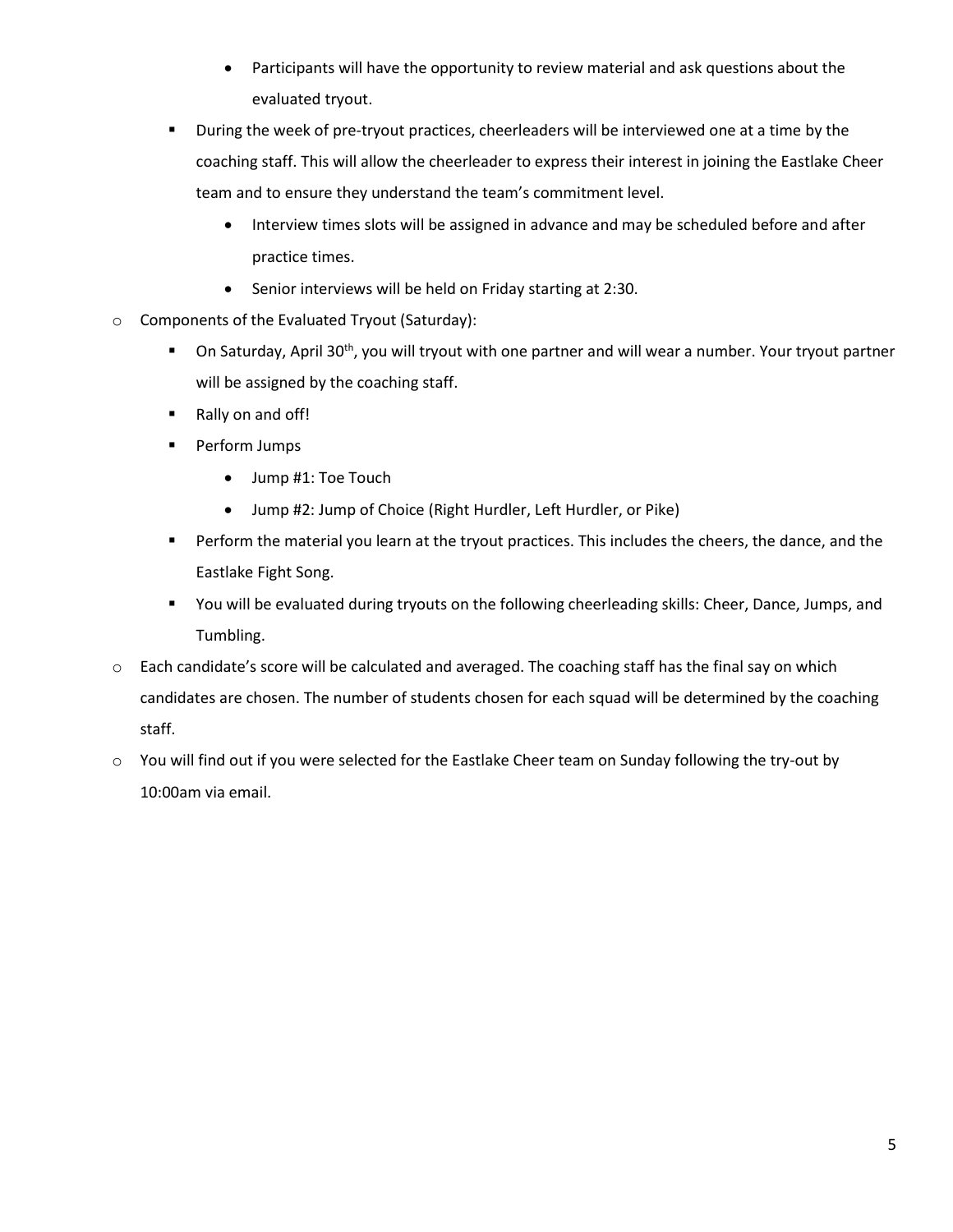# **Eastlake Cheerleading Program Guide 2022-2023**

## **Eastlake Cheer exists to**:

- Promote school spirit and recognize high school athletics
- Serve athletics, the school, and the community
- Instill commitment, time management, and teamwork
- Develop cheerleading skill and technique
- Challenge the body and mind in competitive venues
- Foster lifelong relationships

## **Time Commitment Expectations**

- Attendance and participation at all practices, games, camps, choreography, community service activities, and fundraising activities is **mandatory**.
- As with other teams and organizations, cheer is a commitment! All athletes will be held accountable to this commitment as outlined in the professionalism section below.
- Missing practice near a performance may result in limited participation in that routine.
- **All 2022-2023 cheerleaders are required to be on, and commit to, the competition and sideline teams.**

## **Sideline Cheerleading**

- Eastlake cheerleaders are expected to cheer on the sidelines at every home and away football game and home basketball game. They will also cheer at selected away basketball games.
- The team will perform a routine at halftime during select football and basketball games.

## **Competition Cheerleading**

- Competition not only allows for our team another chance to show off the amazing skills they work so hard on, but to also be recognized as the athletes they are, usually culminating with the opportunity to participate in a State Championship competition.
	- o We have included tentative competition dates on the calendar below. These days are subject to change once competition directors finalize their schedules. This will be communicated to the team and their families as soon as possible (usually early September).
	- o We have intentionally added more competitions than we are planning on participating in. However, we will not know our final schedule until early- Fall. Please do not plan any commitments for your cheerleader on the marked Saturdays below until you have been notified you can do so.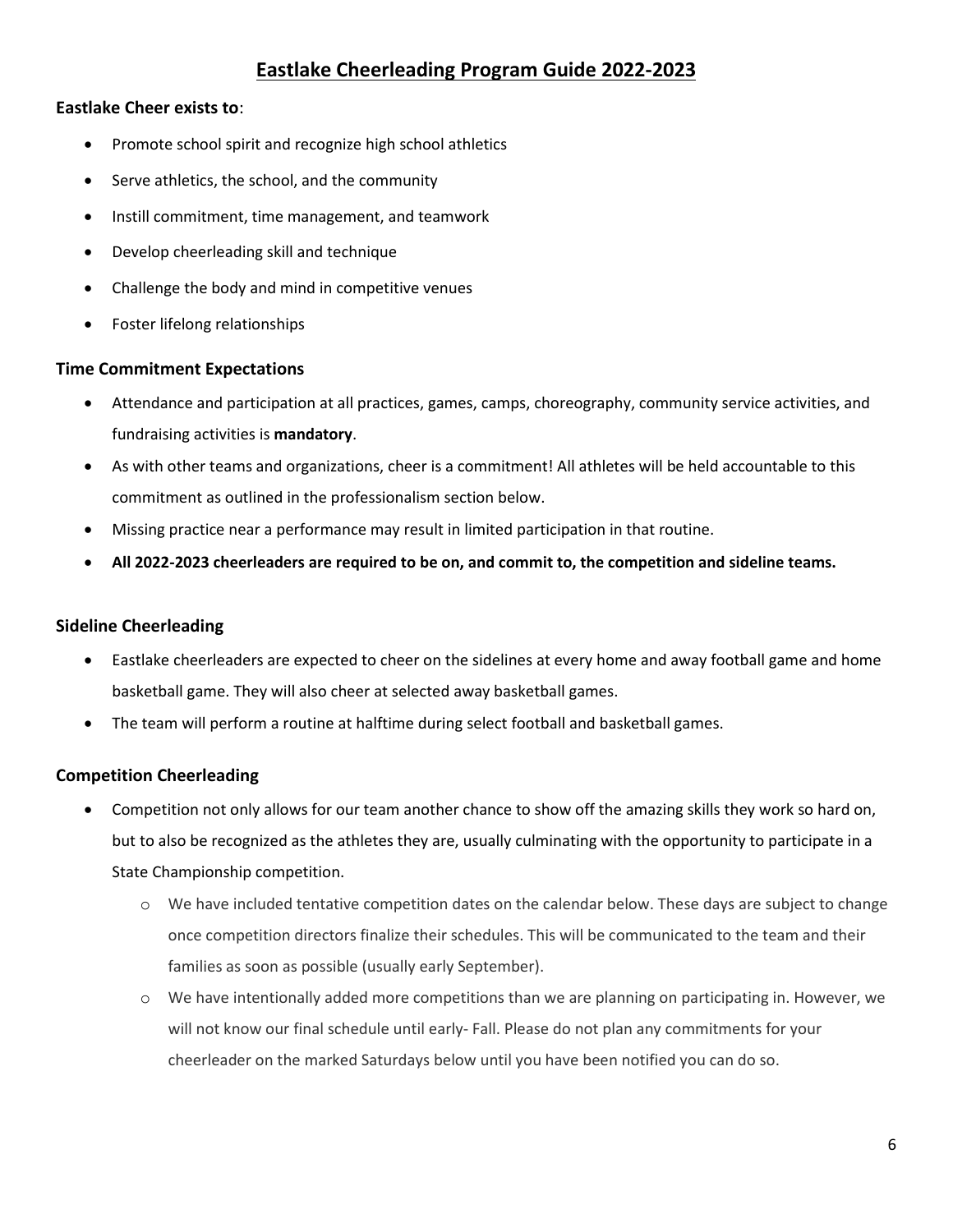## **Community Service & Volunteering**

- Part of representing the Eastlake Cheer Team is the chance to get involved in other community events where we have the opportunity to represent our school and give back. Throughout the year there will be events that the cheer team is asked to participate in.
- The schedule of these events is to be determined and will be communicated at least 2 weeks prior.

## **Team Leadership**

*All leadership positions are based on the coaches' discretion. Coaches may choose not to have leadership positions or suspend leadership positions at any time.* 

- There will be designated leaders for the season who will be responsible for:
	- $\circ$  Being the example team members (never late, always prepared, willing to take risks, fostering positive attitudes and relationships, etc.)
	- o Attending all leadership meetings
	- o Leading stretching and warm- ups at practice
	- o Calling chants, cheers, and dances at games
- *Designated leaders are not intended to and will not replace the coach during practice.*

## **Professionalism and Accountability**

As Eastlake cheer team members, student-athletes are representatives of Eastlake High School, our community, and of the cheerleading program. It is of upmost importance that team members hold themselves to the highly professional standards outlined below.

#### • **Being Timely: Tardiness and Absences**

Cheerleading is a team sport and with even one member absent, the entire team is impacted. It is the expectation that all team members are on time and present at all mandatory events.

- **Absences** 
	- Absences are **only** acceptable due to illness, family emergency, or prearranged absence with the coach.
	- All excused absences still need to be communicated to the coaches via email 24 hours in advance.
		- We recognize that for illness, or family emergencies, 24 hours is not possible. Please notify the coaches as soon as you can.
	- Absences are **not** acceptable for jobs, other school activities, and social occasions.
		- Regularly scheduled doctor's appointments and dental appointments are also **not** excusable.
		- Please schedule these on days and times where we do not have cheerleading commitments.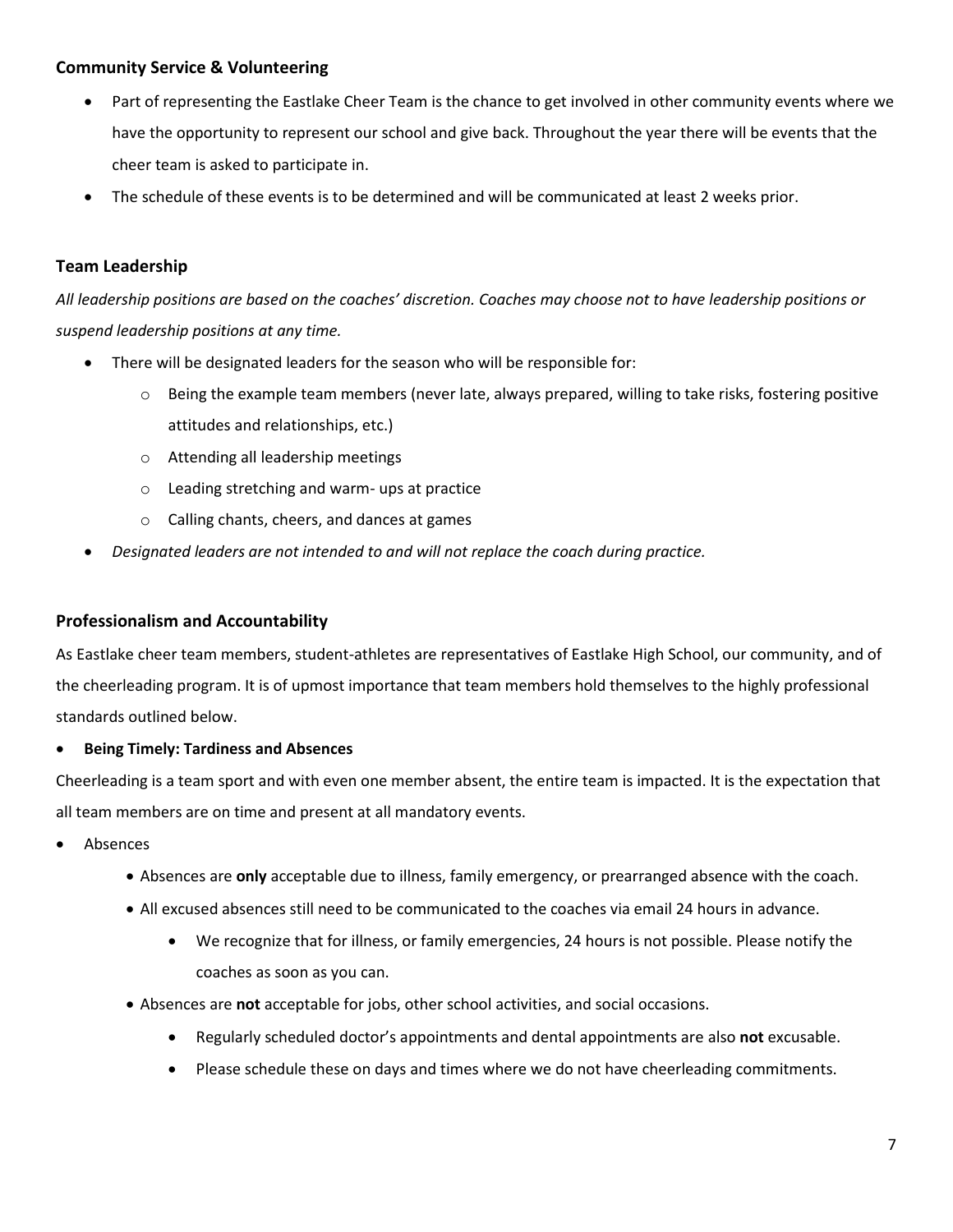- **Missing practice near a performance, whether excused or unexcused, may result in limited participation in that routine.**
- To hold the team accountable, the following guidelines will be implemented for Unexcused Tardiness (1 or more minutes late) or Unexcused Absences:
	- $\bullet$  1<sup>st</sup> and 2<sup>nd</sup> Incidents: Conversations with the Coaches
	- 3<sup>rd</sup> Incident: Limited participation at nearest game or performance
	- Duration of limited participation will be based on whether the athlete had been consistently tardy or absent.
	- Additional incidents: Further action may be taken.

## • **Coachability and Attitude**

- Coaches' Directions
	- The coach has a specific plan for each practice and often has a vision for the methods used that the cheerleader may not understand but should always follow. It is acceptable to ask questions in a respectful way. Swearing, complaining, and not cooperating are examples of inappropriate behavior.
	- If this is a repeated behavior, it will result in a phone call home.
- **Preparedness: Practice and Game Attire**
	- At practices cheerleaders should arrive dressed in practice attire and ready to go. Hair should be up, off the shoulders, and absolutely **no jewelry** should be worn (WIAA rules).
	- At games, competitions, and events the cheerleaders should arrive dressed in the appropriate uniform, all make-up done, hair NEATLY up with their bow in. Absolutely **no jewelry** should be worn.
	- It is the athlete's responsibility to come to each practice, game, competition, and event, prepared with the correct uniform pieces. **If an athlete is unprepared, it may limit their participation at that event.**
- **Academic Progress**
	- Grade checks will be done every month and members of the cheer team will be held to the academic eligibility criteria set by LWSD athletics. Click here for more information[: Athletics \(lwsd.org\)](https://www.lwsd.org/programs-and-services/athletics)
- **Drug and Alcohol Use**
	- Any reported and documented drug or alcohol incident will result in immediate action from the Eastlake administration and further disciplinary protocol as stated in the LWSD student athletic/ activities code of conduct [\(Athletic/Activities Conduct Code \(lwsd.org\)\)](https://www.lwsd.org/programs-and-services/athletics/athletic-activities-conduct-code).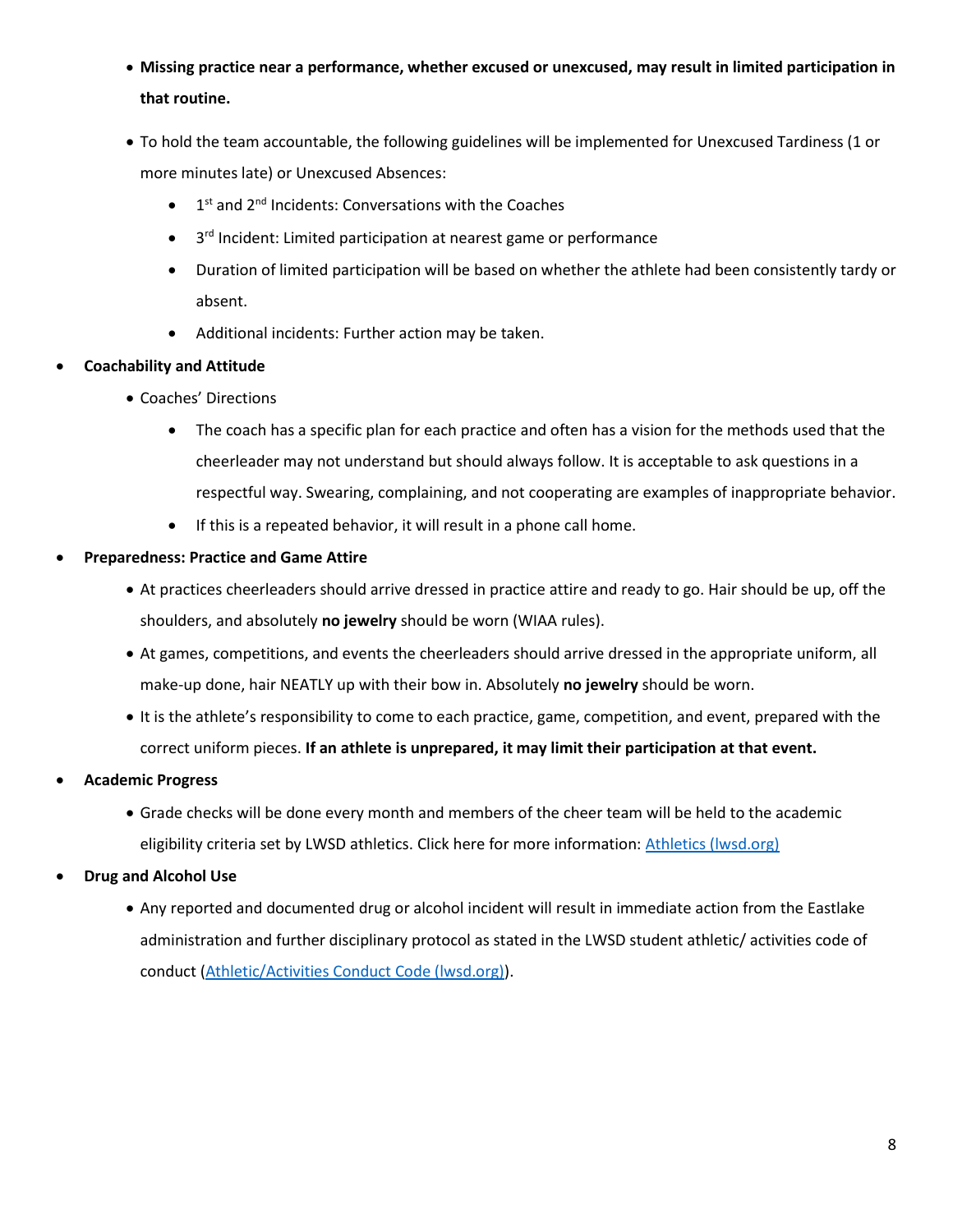## **Parent Leadership and Participation**

Volunteering

- A huge reason for the success of the Eastlake Cheer Program comes from the support of our amazing parents. The Eastlake Cheer Team is also a parent community that pitches in for the sake of the team's success and for the benefit of our athletes' and coaches' experience.
- At our first official parent meeting you will be asked to sign up for a volunteer position and there are many chances to volunteer throughout the year. We will do our best to email the positions available and their descriptions prior to this first meeting. Booster club board members will be on-hand to answer questions.

## **Cost**

We understand that cheer is an expensive sport, the fees associated with participation cover the following:

- Full Uniform and Performance Shoe
- Camp, Practice, Football, and Basketball Season Attire:
	- $\circ$  This typically includes the following: custom team wear, raincoat, leggings, shorts, sports bras, and hair bows
- Team bag
- Additional Training in the form of: Camp, Stunt Clinics, and Weekly Conditioning
- Choreography & Music
- Travel Costs when necessary

#### Cost Per Cheerleader:

- Our typical cost per athlete per year ranges from approx. \$1700-\$3500.
- A more accurate cost will be presented at the tryout informational meeting April  $13<sup>th</sup>$  or before.

#### Payment Schedule:

- Payments are typically due once a month for a set number of months.
- A more accurate payment schedule will be presented at the tryout informational meeting April  $13<sup>th</sup>$  or before.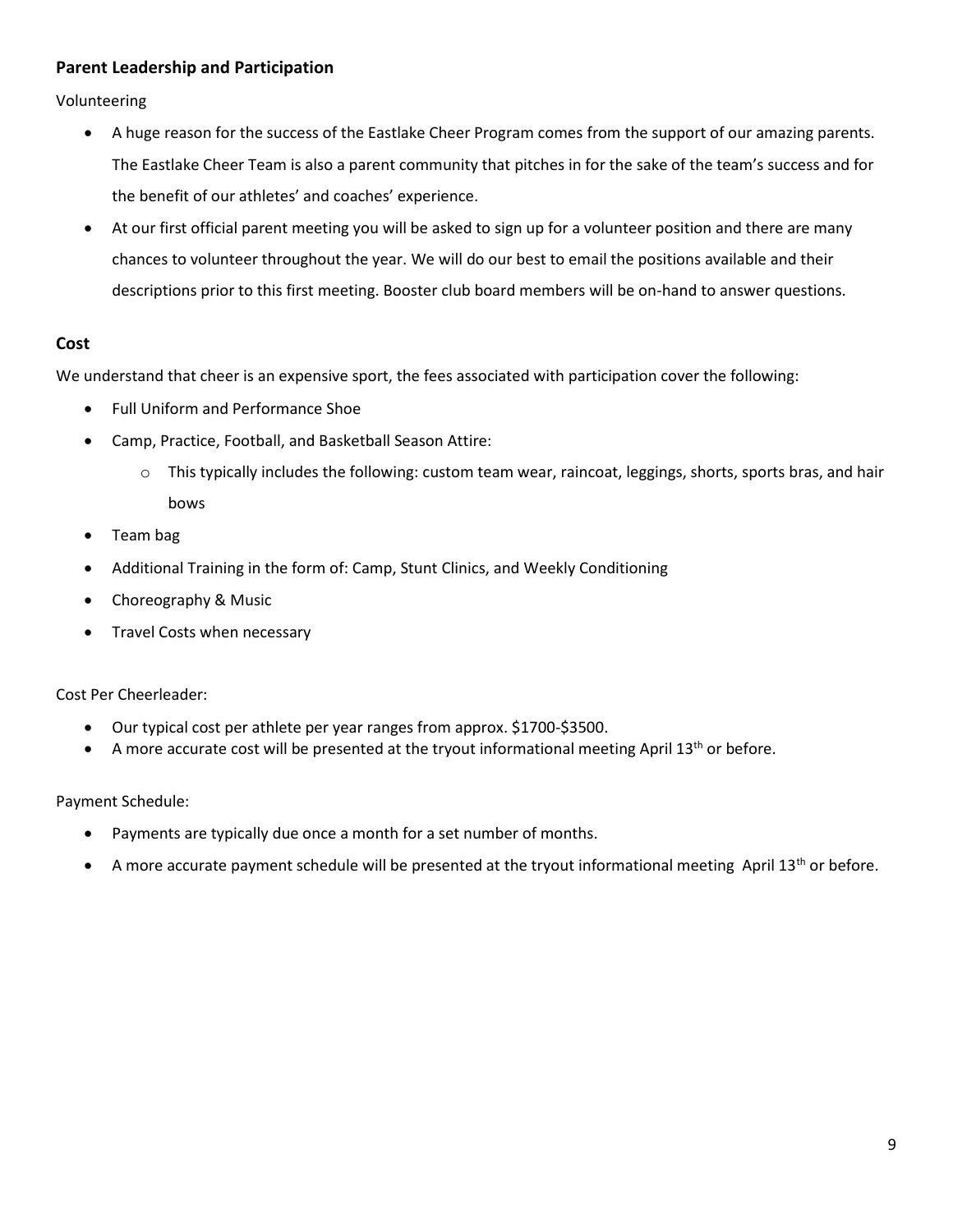## **Signature Pages and Questionnaire –** both signature pages are due the Friday *before* tryouts (Due: April 22nd)

Tryout Participant Questionnaire and Signature Page:

- This page will collect information about you, your prior cheer experience, and your motivation to join the Eastlake Cheerleading program.
- It will also act as recognition that you (the tryout participant) have read the tryout guidelines, the program guide, and **agree to all terms and responsibilities of Eastlake High School cheer members.**
- Click on this link:<https://forms.office.com/r/6T2AQm3MxB>

Parent/ Guardian Signature Page:

- This form will act as recognition that you (the parent/ guardian) have read the tryout guidelines, the program guide, and **agree to all terms and responsibilities of Eastlake High School cheer members.**
- Click on this link:<https://forms.office.com/r/xHYJ2a6Y7N>

## **2022- 2023 Eastlake Cheer Key Dates**

- **Tryouts** 
	- o Pre- Tryout Practices and Interviews: April 24-28<sup>th</sup>
	- $\circ$  Evaluated Tryout: Saturday, April 30<sup>th</sup>
- $\bullet$  Junior Cheer Camp: June 20<sup>th</sup>- June 24<sup>th</sup>
- UCA Master's Cheer Camp: June 27<sup>th</sup> June 30<sup>th</sup>
- Competitions: The WA state cheerleading competition schedule will be finalized in early September. Until then, please do not plan any events for your cheerleader on the Competition (Tentative) dates marked below.
- State Cheerleading Championship Competition: This event usually takes place in early- February. It is tentatively on our calendar below as February 3-4 or February 10-11

## **2022-2023 Tentative Eastlake Cheer Calendar**

**Note that this is a tentative calendar of our upcoming season. Please use this as an example of our program's time commitment for the entirety of our season. All 2022-2023 cheerleaders are required to be on, and commit to, the competition and sideline teams.**

- Our practice schedule will be finalized depending on the availability of the EHS Facilities and our personal trainer. We will do our best to have our Fall schedule finalized before the start of August practices.
- Much of our sideline schedule relies on the schedules of other sports and schools.
	- o Football: Sometimes our games move from Friday to Thursday or Saturday depending on our opponent and facilities.
	- o Basketball: We will add scheduled required basketball games from November- March. For now, see the schedule below with estimated basketball nights.
- The WA state cheerleading competition schedule will be finalized in early September. Until then, please do not plan any events for your cheerleader on the tentative competition dates marked below.
- The EHS cheer coaching staff will notify the team and families of any schedule updates as soon as possible.

**\_\_\_\_\_\_\_\_\_\_\_\_\_\_\_\_\_\_\_\_\_\_\_\_\_\_\_\_\_\_\_\_\_\_\_\_\_\_\_\_\_\_\_\_\_\_\_\_\_\_\_\_\_\_\_\_\_\_\_\_\_\_\_\_\_\_\_\_\_\_\_\_\_\_\_\_\_\_\_\_\_\_\_\_\_\_\_\_\_\_\_\_\_\_\_\_\_\_**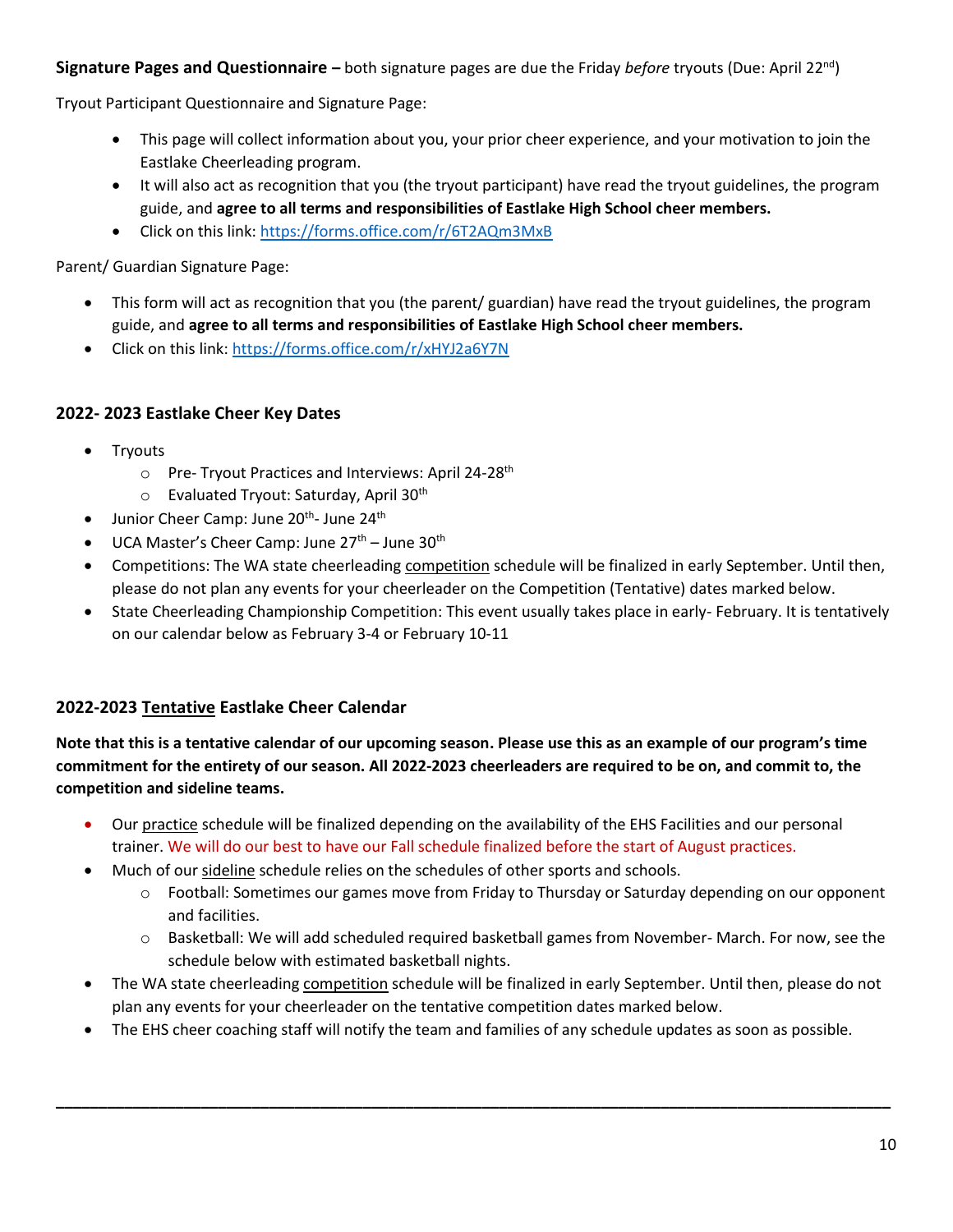# **April 2022**

| <b>Sunday</b>                  | <b>Monday</b> | Tuesday       | Wednesday         | Thursday    | Friday            | Saturday       |  |  |  |
|--------------------------------|---------------|---------------|-------------------|-------------|-------------------|----------------|--|--|--|
|                                |               |               |                   |             | $\mathbf{1}$      | $\overline{2}$ |  |  |  |
| April 4-8                      |               |               |                   |             |                   |                |  |  |  |
| <b>No School- Spring Break</b> |               |               |                   |             |                   |                |  |  |  |
| 10                             | 11            | 12            | 13                | 14          | 15                | 16             |  |  |  |
|                                |               |               | 7:00 pm           |             |                   |                |  |  |  |
|                                |               |               | Mandatory         |             |                   |                |  |  |  |
|                                |               |               | Tryout            |             |                   |                |  |  |  |
|                                |               |               | Meeting on        |             |                   |                |  |  |  |
|                                |               |               | Teams             |             |                   |                |  |  |  |
| 17                             | 18            | 19            | 20                | 21          | 22                | 23             |  |  |  |
|                                |               |               |                   |             | <b>FinalForms</b> |                |  |  |  |
|                                |               |               |                   |             | Tryout            |                |  |  |  |
|                                |               |               |                   |             | Registration      |                |  |  |  |
|                                |               |               |                   |             | Closes at         |                |  |  |  |
|                                |               |               |                   |             | 11:59pm           |                |  |  |  |
| 24                             | 25            | 26            | 27                | 28          | 29                | 30             |  |  |  |
|                                | 4:30-6:30     | $3:00 - 5:15$ | $3:00 - 4:15$     | $3:00-4:15$ | 2:30-5:00         | Evaluated      |  |  |  |
|                                | Tryout        | Interviews    | <b>Interviews</b> | Interviews  | Interviews        | Tryout-Time    |  |  |  |
|                                | Practice      | 5:30-7:00     | 4:30-6:30         | 4:30-6:30   |                   | slot will be   |  |  |  |
|                                |               | Tryout        | Tryout            | Tryout      |                   | assigned       |  |  |  |
|                                |               | Practice      | Practice          | Practice    |                   |                |  |  |  |

# **May 2022**

| <b>Sunday</b> | Monday                                         | Tuesday | Wednesday                  | Thursday | Friday                                     | Saturday |
|---------------|------------------------------------------------|---------|----------------------------|----------|--------------------------------------------|----------|
| 1             | $\overline{2}$<br>Time TBD                     | 3       | 4<br>Time TBD              | 5        | 6<br>Time TBD                              | 7        |
|               | Practice                                       |         | Practice                   |          | Practice                                   |          |
| 8             | 9<br>Time TBD<br>Practice                      | 10      | 11<br>Time TBD<br>Practice | 12       | 13<br>Time TBD<br>Practice                 | 14       |
| 15            | 16<br>Time TBD<br>Practice                     | 17      | 18<br>Time TBD<br>Practice | 19       | 20<br>Time TBD<br>Practice                 | 21       |
| 22            | 23<br>Time TBD<br>Practice                     | 24      | 25<br>Time TBD<br>Practice | 26       | 27<br><b>NO SCHOOL-</b><br><b>LEAP Day</b> | 28       |
| 29            | 30<br><b>NO SCHOOL-</b><br><b>Memorial Day</b> | 31      |                            |          |                                            |          |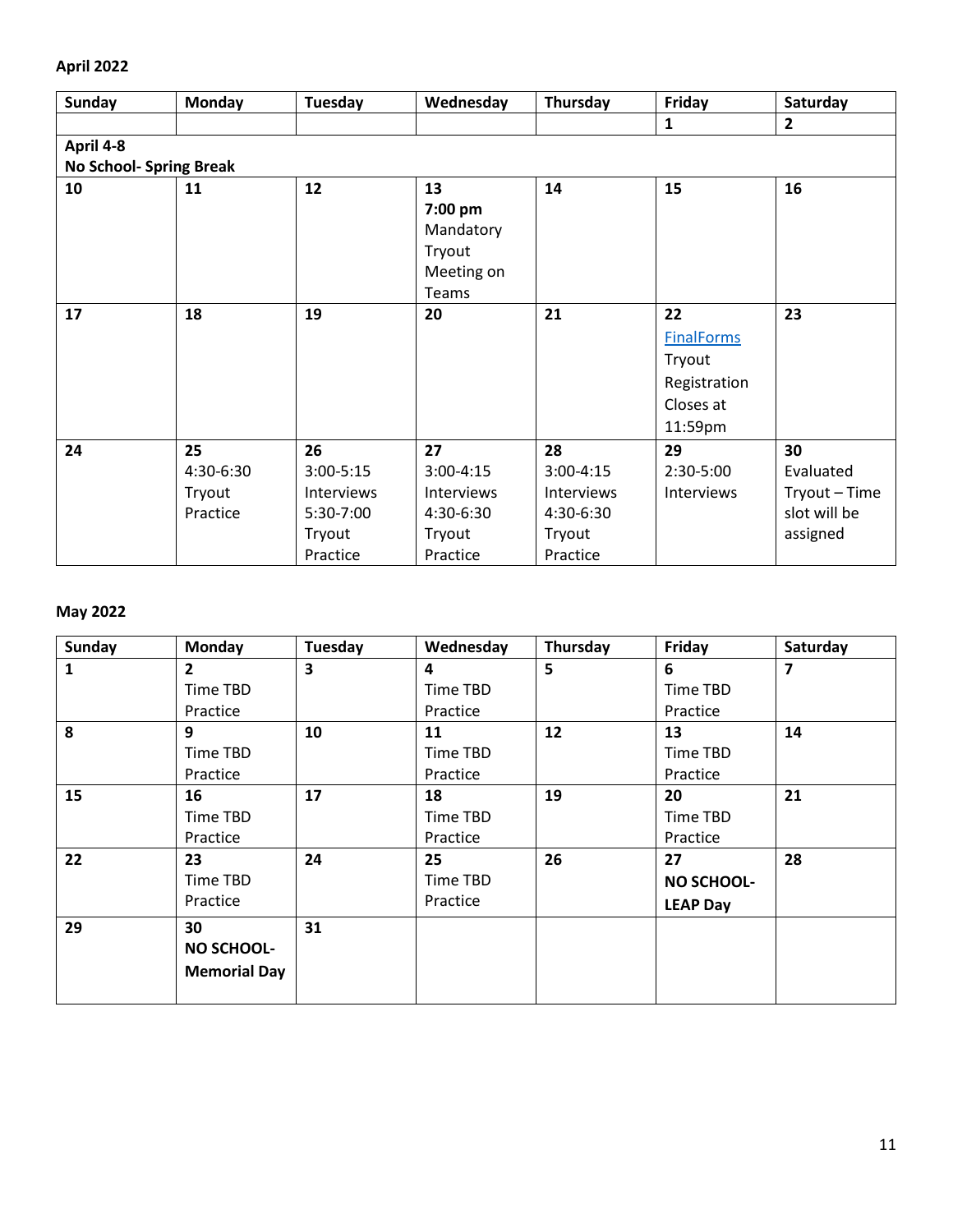| <b>Sunday</b> | <b>Monday</b>       | Tuesday                 | Wednesday           | Thursday            | Friday        | Saturday |
|---------------|---------------------|-------------------------|---------------------|---------------------|---------------|----------|
|               |                     |                         | 1<br>Time TBD       | $\overline{2}$      | 3<br>Time TBD | 4        |
|               |                     |                         | Practice            |                     | Practice      |          |
| 5             | 6                   | $\overline{\mathbf{z}}$ | 8                   | $\mathbf{q}$        | 10            | 11       |
|               | Time TBD            |                         | Time TBD            |                     | Time TBD      |          |
|               | Practice            |                         | Practice            |                     | Practice      |          |
| 12            | 13                  | 14                      | 15                  | 16                  | 17            | 18       |
|               | No Practice-        |                         | Time TBD            |                     | No Practice-  |          |
|               | Eastlake            |                         | Practice            |                     | Last day of   |          |
|               | Graduation          |                         |                     |                     | school!       |          |
| 19            | 20                  | 21                      | 22                  | 23                  | 24            | 25       |
|               | Time TBD EHS        | Time TBD EHS            | Time TBD EHS        | Time TBD EHS        | Time TBD EHS  |          |
|               | Junior Cheer        | Junior Cheer            | Junior Cheer        | Junior Cheer        | Junior Cheer  |          |
|               | Camp                | Camp                    | Camp                | Camp                | Camp          |          |
| 26            | 27                  | 28                      | 29                  | 30                  |               |          |
|               | <b>UCA Master's</b> | <b>UCA Master's</b>     | <b>UCA Master's</b> | <b>UCA Master's</b> |               |          |
|               | Camp at Great       | Camp at Great           | Camp at Great       | Camp at Great       |               |          |
|               | Wolf Lodge          | Wolf Lodge              | Wolf Lodge          | Wolf Lodge          |               |          |

## **July 2022**

**Athletes will not have any cheerleading commitments during the month of July. Please use this time to plan your vacations and other events.** 

## **August 2022**

| Sunday                        | Monday        | Tuesday        | Wednesday     | Thursday      | Friday        | Saturday |
|-------------------------------|---------------|----------------|---------------|---------------|---------------|----------|
|                               | 1             | $\overline{2}$ | 3             | 4             | 5             | 6        |
|                               | 8-12 Practice | 8-12 Practice  | 8-12 Practice | 8-12 Practice | 8-12 Practice |          |
|                               | 8             | 9              | 10            | 11            | 12            | 13       |
|                               | 8-12 Practice | 8-12 Practice  | 8-12 Practice | 8-12 Practice | 8-12 Practice |          |
| 14                            | 15            | 16             | 17            | 18            | 19            | 20       |
|                               | 8-12 Practice | 8-12 Practice  | 8-12 Practice | 8-12 Practice | 8-12 Practice |          |
| 21                            | 22            | 23             | 24            | 25            | 26            | 27       |
|                               | 8-12 Practice | 8-12 Practice  | 8-12 Practice | 8-12 Practice | 8-12 Practice |          |
| 28                            | $29*$         | $30*$          | $31*$         |               |               |          |
| *Sully and                    | $3:15-6:00$   | $3:15-6:00$    | $3:15-6:00$   |               |               |          |
| Fleet go back<br>to work this | Practice      | Practice       | Practice      |               |               |          |
| week                          |               |                |               |               |               |          |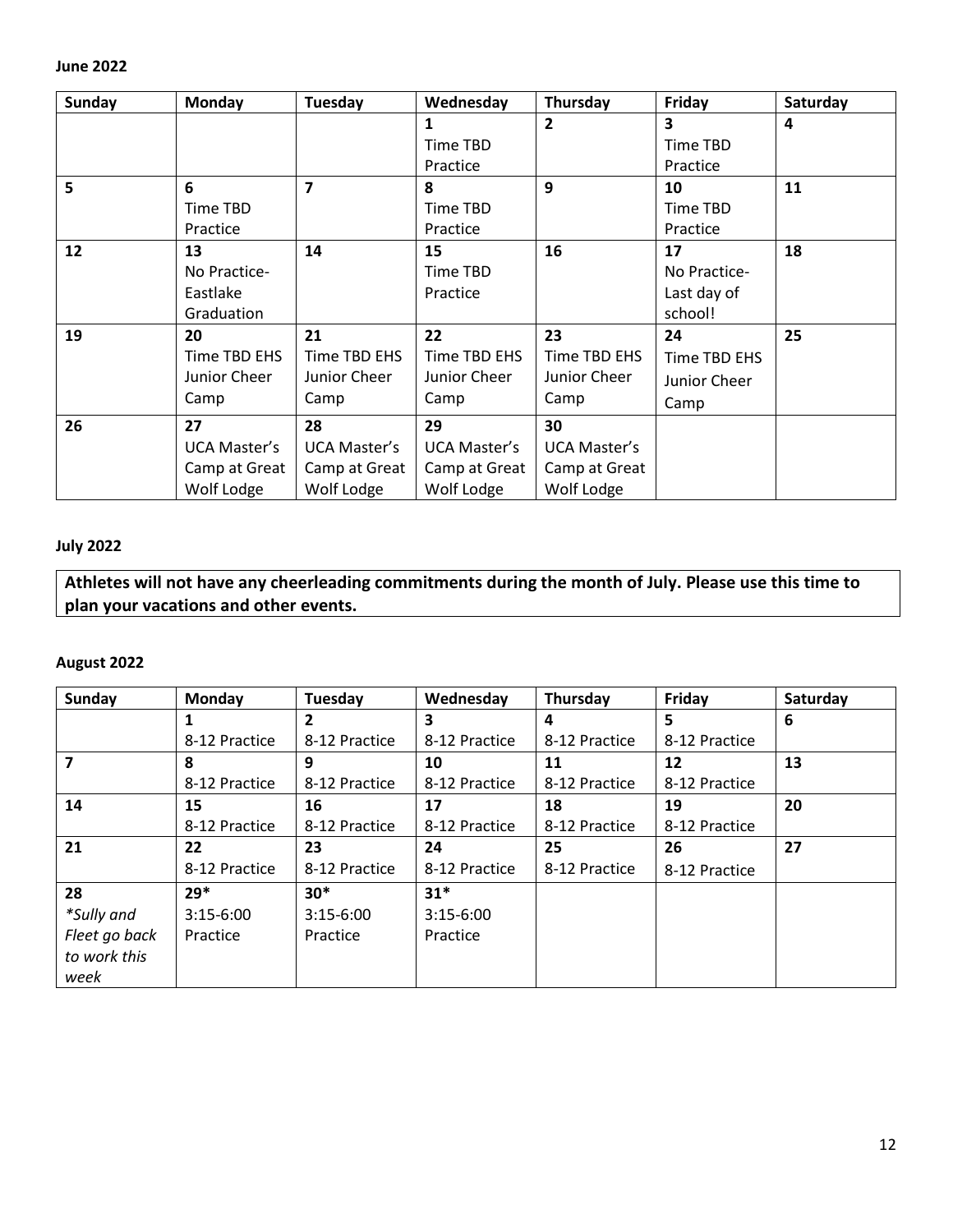# **September 2022**

| Sunday | <b>Monday</b>     | Tuesday                   | Wednesday | Thursday    | Friday          | Saturday |
|--------|-------------------|---------------------------|-----------|-------------|-----------------|----------|
|        |                   |                           |           | $1^*$       | $2*$            | 3        |
|        |                   |                           |           | $3:15-6:00$ | $3:15-6:00$     |          |
|        |                   |                           |           | Practice    | Practice or     |          |
|        |                   |                           |           |             | Football        |          |
|        |                   |                           |           |             | Game at 7pm     |          |
| 4      | 5                 | 6                         | 7         | 8           | 9               | 10       |
|        | <b>NO SCHOOL-</b> | <b>First Day of</b>       | Time TBD  |             | <b>Football</b> |          |
|        | Labor Day         | School ( <mark>ප</mark> ) | Practice  |             | Game at 7pm     |          |
| 11     | 12                | 13                        | 14        | 15          | 16              | 17       |
|        | Time TBD          |                           | Time TBD  |             | <b>Football</b> |          |
|        | Practice          |                           | Practice  |             | Game at 7pm     |          |
| 18     | 19                | 20                        | 21        | 22          | 23              | 24       |
|        | Time TBD          |                           | Time TBD  |             | <b>Football</b> |          |
|        | Practice          |                           | Practice  |             | Game at 7pm     |          |
| 25     | 26                | 27                        | 28        | 29          | 30              |          |
|        | Time TBD          |                           | Time TBD  |             | <b>Football</b> |          |
|        | Practice          |                           | Practice  |             | Game at 7pm     |          |

## **October 2022**

| <b>Sunday</b> | <b>Monday</b>           | Tuesday                 | Wednesday | Thursday       | Friday                  | Saturday |
|---------------|-------------------------|-------------------------|-----------|----------------|-------------------------|----------|
|               |                         |                         |           |                |                         | 1        |
| $\mathbf{2}$  | $\overline{\mathbf{3}}$ | $\overline{\mathbf{4}}$ | 5         | $6\phantom{1}$ | $\overline{\mathbf{z}}$ | 8        |
|               | Time TBD                |                         | Time TBD  |                | Football                |          |
|               | Practice                |                         | Practice  |                | Game at 7pm             |          |
| 9             | 10                      | 11                      | 12        | 13             | 14                      | 15       |
|               | Time TBD                |                         | Time TBD  |                | <b>Football</b>         |          |
|               | Practice                |                         | Practice  |                | Game at 7pm             |          |
| 16            | 17                      | 18                      | 19        | 20             | 21                      | 22       |
|               | Time TBD                |                         | Time TBD  |                | <b>NO SCHOOL-</b>       |          |
|               | Practice                |                         | Practice  |                | <b>LEAP Day</b>         |          |
|               |                         |                         |           |                | Football                |          |
|               |                         |                         |           |                | Game at 7pm             |          |
| 23            | 24                      | 25                      | 26        | 27             | 28                      | 29       |
|               | Time TBD                |                         | Time TBD  |                |                         |          |
|               | Practice                |                         | Practice  |                |                         |          |
| 30            | 31                      |                         |           |                |                         |          |
|               | Time TBD                |                         |           |                |                         |          |
|               | Practice                |                         |           |                |                         |          |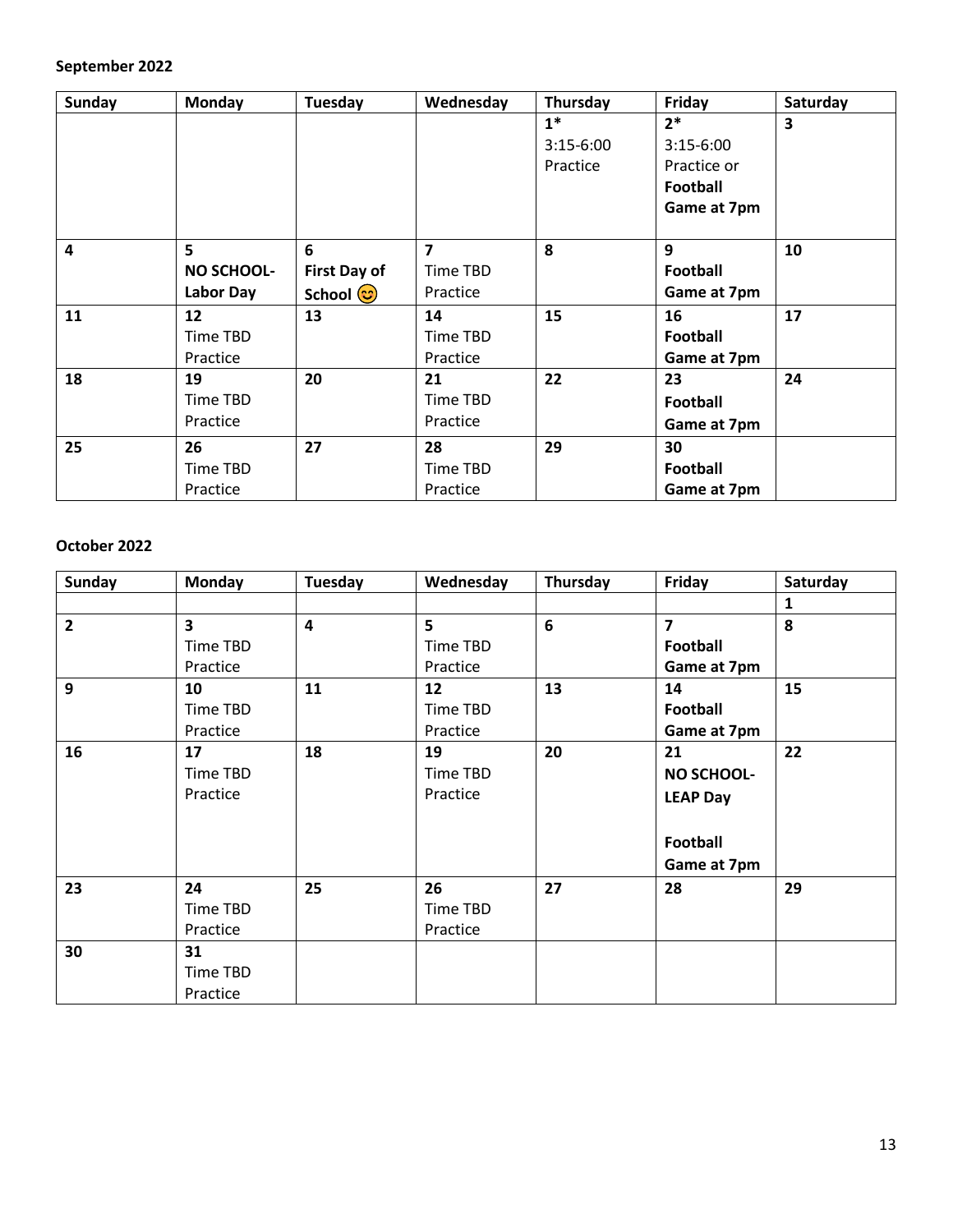#### **November 2022**

| <b>Sunday</b>   | Monday                  | Tuesday      | Wednesday           | Thursday                | Friday               | Saturday    |
|-----------------|-------------------------|--------------|---------------------|-------------------------|----------------------|-------------|
|                 |                         | $\mathbf{1}$ | $\mathbf{2}$        | $\overline{\mathbf{3}}$ | 4                    | 5           |
|                 |                         |              | Time TBD            |                         | <b>Football</b>      |             |
|                 |                         |              | Practice            |                         | Game at 7pm          |             |
| $6\phantom{1}6$ | $\overline{\mathbf{z}}$ | 8            | 9                   | 10                      | 11                   | 12          |
|                 | Time TBD                |              | Time TBD            |                         | <b>NO SCHOOL-</b>    | Competition |
|                 | Practice                |              | Practice            |                         | <b>Veteran's Day</b> | (Tentative) |
|                 |                         |              |                     |                         | <b>Football</b>      |             |
|                 |                         |              |                     |                         | Game at 7pm          |             |
| 13              | 14                      | 15           | 16                  | 17                      | 18                   | 19          |
|                 | Time TBD                |              | Time TBD            |                         | Football             | Competition |
|                 | Practice                |              | Practice            |                         | Game at 7pm          | (Tentative) |
| 20              | 21                      | 22           | 23                  | <b>24 NO</b>            | 25                   | 26          |
|                 | Time TBD                |              | <b>No Practice-</b> | SCHOOL-                 | <b>NO SCHOOL</b>     | Football    |
|                 | Practice                |              | Half Day of         | <b>Thanksgiving</b>     |                      | Game at 7pm |
|                 |                         |              | <b>School</b>       | Day                     |                      |             |
| 27              | 28                      | 29           | 30                  |                         |                      |             |
|                 | Time TBD                |              | Time TBD            |                         |                      |             |
|                 | Practice                |              | Practice            |                         |                      |             |

#### **December 2022**

| Sunday | Monday                                                                                                                 | Tuesday           | Wednesday         | Thursday | Friday            | Saturday        |
|--------|------------------------------------------------------------------------------------------------------------------------|-------------------|-------------------|----------|-------------------|-----------------|
|        |                                                                                                                        |                   |                   | 1        | $\overline{2}$    | 3               |
|        |                                                                                                                        |                   |                   |          |                   | Competition     |
|        |                                                                                                                        |                   |                   |          |                   | (Tentative)     |
|        |                                                                                                                        |                   |                   |          |                   | <b>Football</b> |
|        |                                                                                                                        |                   |                   |          |                   | Game at 7pm     |
| 4      | 5                                                                                                                      | 6                 | 7                 | 8        | 9                 | 10              |
|        | Time TBD                                                                                                               | <b>Basketball</b> | Time TBD          |          | Time TBD          | Competition     |
|        | Practice                                                                                                               | Game              | Practice          |          | Practice          | (Tentative)     |
|        |                                                                                                                        |                   | <b>Basketball</b> |          | <b>Basketball</b> |                 |
|        |                                                                                                                        |                   | Game              |          | Game              |                 |
| 11     | 12                                                                                                                     | 13                | 14                | 15       | 16                | 17              |
|        | Time TBD                                                                                                               | <b>Basketball</b> | Time TBD          |          | Time TBD          | Competition     |
|        | Practice                                                                                                               | Game              | Practice          |          | Practice          | (Tentative)     |
|        |                                                                                                                        |                   | <b>Basketball</b> |          | <b>Basketball</b> |                 |
|        |                                                                                                                        |                   | Game              |          | Game              |                 |
|        | No School December 19 <sup>th</sup> - January 2 <sup>nd</sup> – WINTER BREAK! Enjoy your time with family and friends. |                   |                   |          |                   |                 |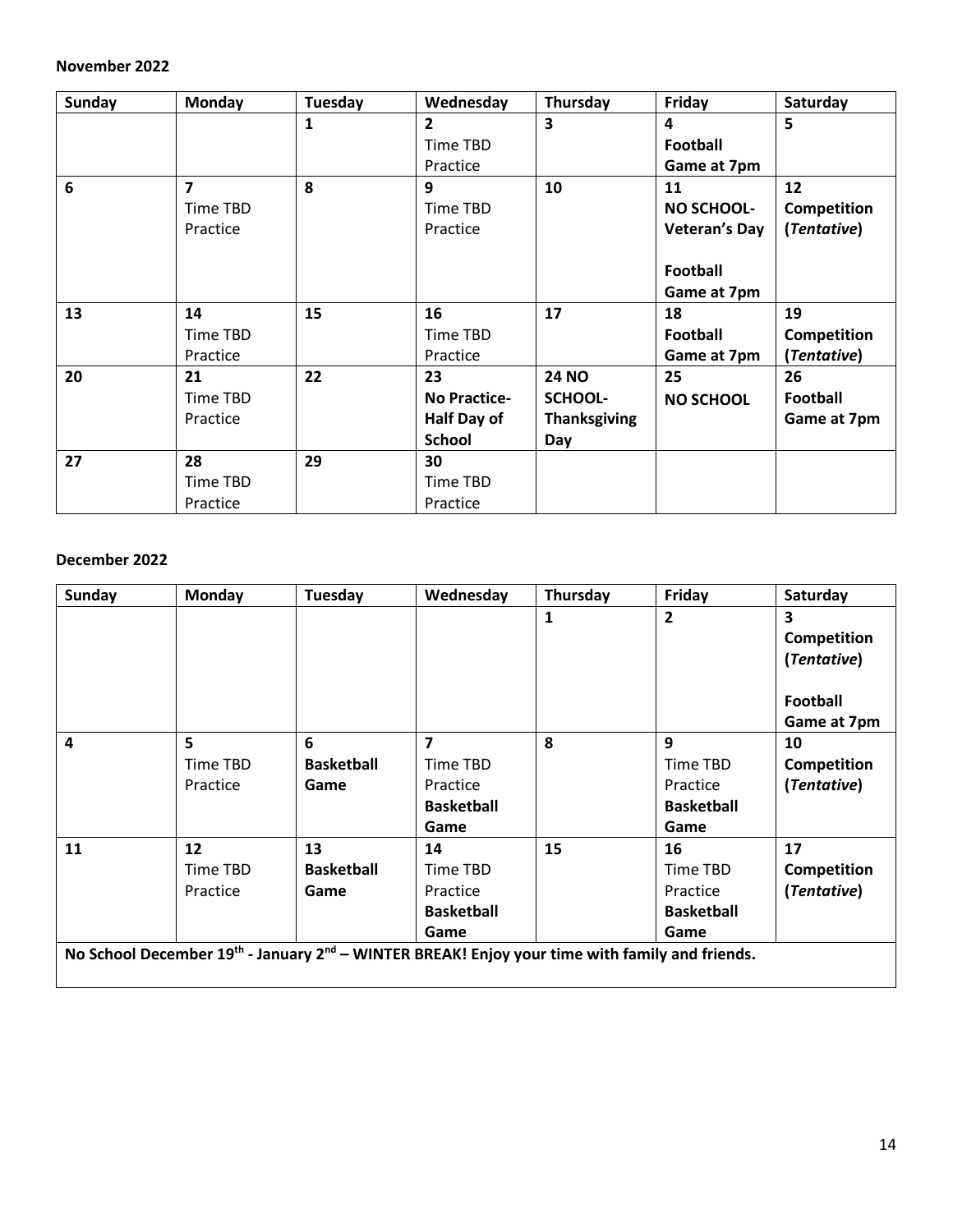#### **January 2023**

| Sunday       | <b>Monday</b>        | Tuesday                 | Wednesday         | Thursday | Friday            | Saturday                |
|--------------|----------------------|-------------------------|-------------------|----------|-------------------|-------------------------|
| $\mathbf{1}$ | 2 No School-         | $\overline{\mathbf{3}}$ | 4                 | 5        | 6                 | $\overline{\mathbf{z}}$ |
|              | <b>Winter Break</b>  | Time TBD                | <b>Time TBD</b>   |          | Time TBD          | Competition             |
|              | Continued            | Practice                | Practice          |          | Practice          | (Tentative)             |
|              |                      | <b>Basketball</b>       | <b>Basketball</b> |          | <b>Basketball</b> |                         |
|              |                      | Game                    | Game              |          | Game              |                         |
| 8            | 9                    | 10                      | 11                | 12       | 13                | 14                      |
|              | Time TBD             | <b>Basketball</b>       | Time TBD          |          | Time TBD          | Competition             |
|              | Practice             | Game                    | Practice          |          | Practice          | (Tentative)             |
|              |                      |                         | <b>Basketball</b> |          | <b>Basketball</b> |                         |
|              |                      |                         | Game              |          | Game              |                         |
| 15           | 16                   | 17                      | 18                | 19       | 20                | 21                      |
|              | <b>NO SCHOOL-</b>    | Time TBD                | Time TBD          |          | Time TBD          | Competition             |
|              | <b>Martin Luther</b> | Practice                | Practice          |          | Practice          | (Tentative)             |
|              | King Jr. Day         | <b>Basketball</b>       | <b>Basketball</b> |          | <b>Basketball</b> |                         |
|              |                      | Game                    | Game              |          | Game              |                         |
| 22           | 23                   | 24                      | 25                | 26       | 27                | 28                      |
|              | Time TBD             | <b>Basketball</b>       | <b>Basketball</b> |          | <b>Basketball</b> | Competition             |
|              | Practice             | Game                    | Game              |          | Game              | (Tentative)             |
| 29           | 30                   | 31                      |                   |          |                   |                         |
|              | Time TBD             | Time TBD                |                   |          |                   |                         |
|              | Practice             | Practice                |                   |          |                   |                         |
|              |                      | <b>Basketball</b>       |                   |          |                   |                         |
|              |                      | Game                    |                   |          |                   |                         |

# **February 2023**

| <b>Sunday</b> | <b>Monday</b>     | Tuesday                 | Wednesday         | Thursday          | Friday            | Saturday          |
|---------------|-------------------|-------------------------|-------------------|-------------------|-------------------|-------------------|
|               |                   |                         | 1                 | $\overline{2}$    | $\mathbf{3}$      | 4                 |
|               |                   |                         | Time TBD          | Time TBD          | <b>WIAA State</b> | <b>WIAA State</b> |
|               |                   |                         | Practice          | Practice          | Competition       | Competition       |
|               |                   |                         | <b>Basketball</b> |                   | (Tentative)       | (Tentative)       |
|               |                   |                         | Game              |                   |                   |                   |
| 5             | 6                 | $\overline{\mathbf{z}}$ | 8                 | 9                 | 10                | 11                |
|               | Time TBD          | Time TBD                | Time TBD          | Time TBD          | <b>WIAA State</b> | <b>WIAA State</b> |
|               | Practice          | Practice                | Practice          | Practice          | Competition       | Competition       |
|               |                   | <b>Basketball</b>       | <b>Basketball</b> |                   | (Tentative)       | (Tentative)       |
|               |                   | Game                    | Game              |                   |                   |                   |
| 12            | 13                | 14                      | 15                | 16                | 17                | 18                |
|               |                   | <b>Basketball</b>       | <b>Basketball</b> | <b>NO SCHOOL-</b> | <b>NO SCHOOL-</b> |                   |
|               |                   | Game                    | Game              | <b>Mid-Winter</b> | <b>Mid-Winter</b> |                   |
|               |                   |                         |                   | <b>Break</b>      | <b>Break</b>      |                   |
|               |                   |                         |                   |                   | <b>Basketball</b> |                   |
|               |                   |                         |                   |                   | Game              |                   |
| 19            | 20                | 21                      | 22                | 23                | 24                | 25                |
|               | <b>NO SCHOOL-</b> | <b>Basketball</b>       | <b>Basketball</b> |                   | <b>Basketball</b> |                   |
|               | President's       | Game                    | Game              |                   | Game              |                   |
|               | Day               |                         |                   |                   |                   |                   |
| 26            | 27                | 28                      |                   |                   |                   |                   |